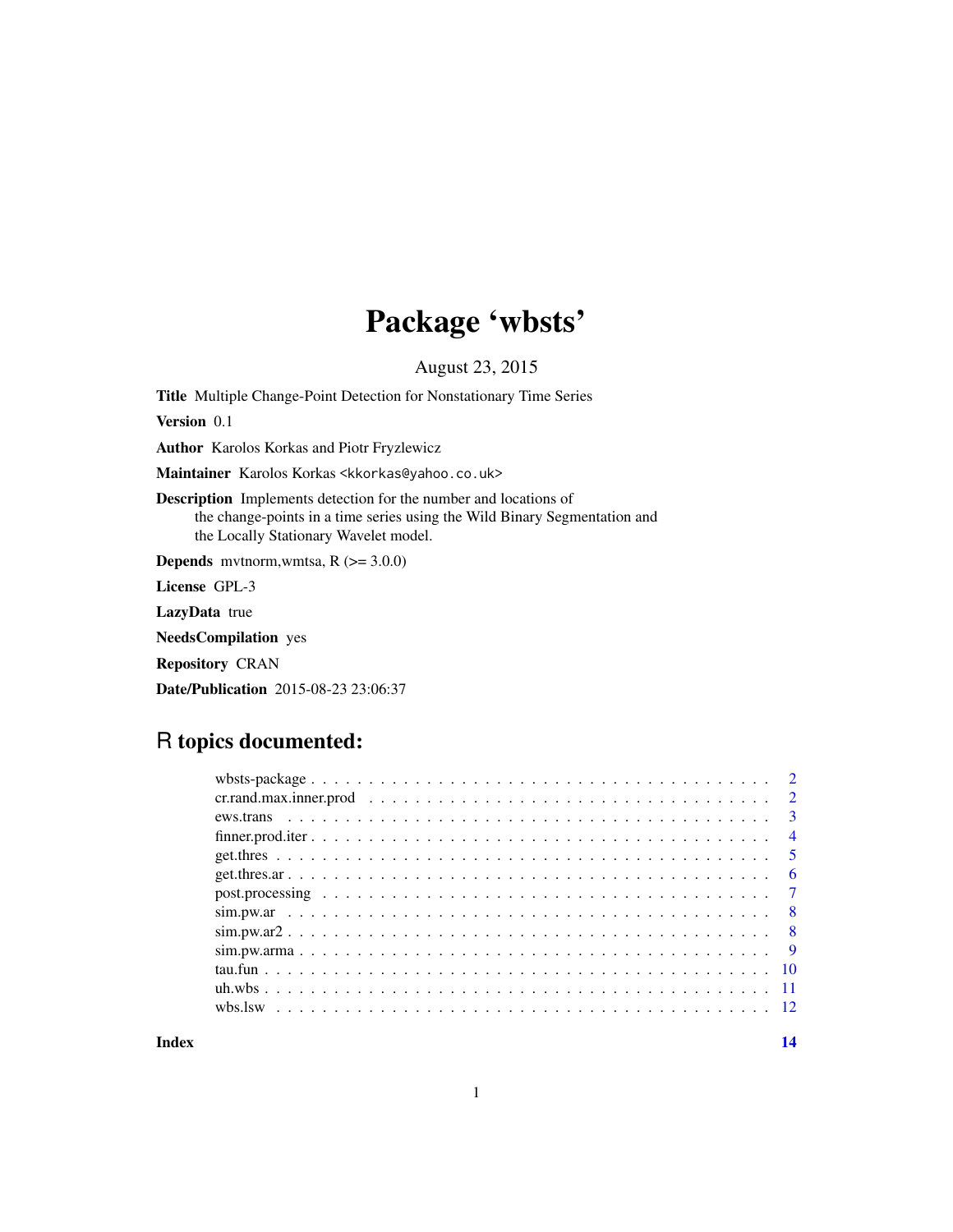<span id="page-1-0"></span>

#### **Description**

Implements the Wild Binary Segmentation method of Fryzlewicz (2014) for nostationary time series as described in Korkas and Fryzlewicz (2015). Its purpose is the estimation of the number and locations of the change-points in a time series utilising the wavelet periodogram.

#### Author(s)

K. Korkas and P. Fryzlewicz

#### References

P. Fryzlewicz (2014), Wild Binary Segmentation for multiple change-point detection. Annals of Statistics, 42, 2243-2281. (http://stats.lse.ac.uk/fryzlewicz/wbs/wbs.pdf)

K. Korkas and P. Fryzlewicz (2015), Multiple change-point detection for non-stationary time series using Wild Binary Segmentation. (http://stats.lse.ac.uk/fryzlewicz/WBS\_LSW/WBS\_LSW.pdf)

#### Examples

```
#### Generate a highly persistent time series with changing variance and of length 5,000
###Location of the change-points
cps=seq(from=1000,to=2800,by=200)
y=sim.pw.arma(N =3000,sd_u = c(1,1.5,1,1.5,1,1.5,1,1.5,1,1.5,1),
b.slope = rep(0.99, 11), b.slope2 = rep(0., 11), mac = rep(0., 11), br.loc = cps)[[2]]###Estimate the change points via Binary Segmentation
wbs.lsw(y,M=1)$cp.aft
###Estimate the change points via Wild Binary Segmentation
wbs.lsw(y,M=0)$cp.aft
```
cr.rand.max.inner.prod

*The value that maximises the random CUSUM statistic across all the scales*

#### Description

The function finds the value which yields the maximum inner product with the input time series (CUSUM) located between  $100(1 - p)$ % and  $100p$ % of their support across all the wavelet periodogram scales.

#### Usage

```
cr.rand.max.inner.prod(XX,Ts,C_i,epp,M = 0,Plot = FALSE,cstar=0.95)
```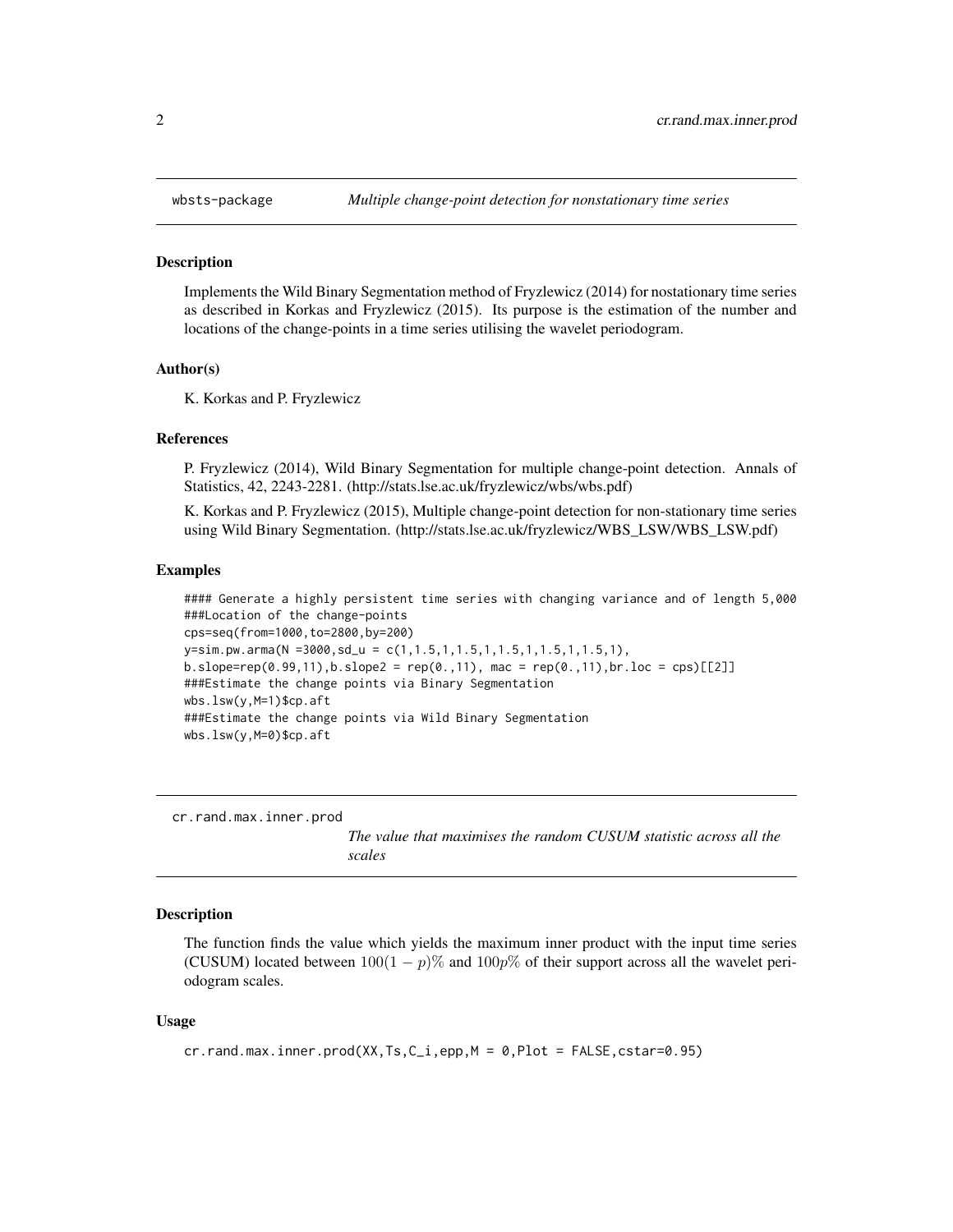#### <span id="page-2-0"></span>ews.trans 3

#### **Arguments**

| XX    | The wavelet periodogram.                                       |
|-------|----------------------------------------------------------------|
| Ts    | The sample size of the series.                                 |
| $C_i$ | The CUSUM threshold.                                           |
| epp   | A minimum adjustment for the bias present in $E_t^{(i)}$ .     |
| M     | Number of random CUSUM to be generated.                        |
| Plot  | Plot the threhsold CUSUM statistics across the wavelet scales. |
| cstar | A scalar in $(0.67,1]$                                         |

#### Value

|                | Candidate change point                      |
|----------------|---------------------------------------------|
| $\overline{2}$ | The maximum CUSUM value                     |
| -3             | The starting point s of the favourable draw |
|                | The ending point $e$ of the favourable draw |

## Author(s)

K. Korkas and P. Fryzlewicz

#### References

K. Korkas and P. Fryzlewicz (2015), Multiple change-point detection for non-stationary time series using Wild Binary Segmentation. (http://stats.lse.ac.uk/fryzlewicz/WBS\_LSW/WBS\_LSW.pdf)

#### Examples

```
cps=seq(from=1000,to=2000,by=200)
y=sim.pw.arma(N =3000,sd_u = c(1,1.5,1,1.5,1,1.5,1),
b.slope = rep(0.99, 7), b.slope2 = rep(0., 7), mac = rep(0., 7), br. loc = cps)[[2]]z=ews.trans(y,scales=c(11,9,8,7,6))
out=cr.rand.max.inner.prod(z, Ts = length(y), C_i = tau,fun(y),epp = rep(32,5), M = 2000, cstar = 0.75, Plot = 1)
abline(v=cps,col="red")
```
ews.trans *Computation of the Evolutionary Wavelet Spectrum (EWS)*

## Description

The function computes the EWS from a time series of any (non-dyadic) size by utilising the maximal overlap discrete wavelet transform; see also W. Constantine and D. Percival (2015).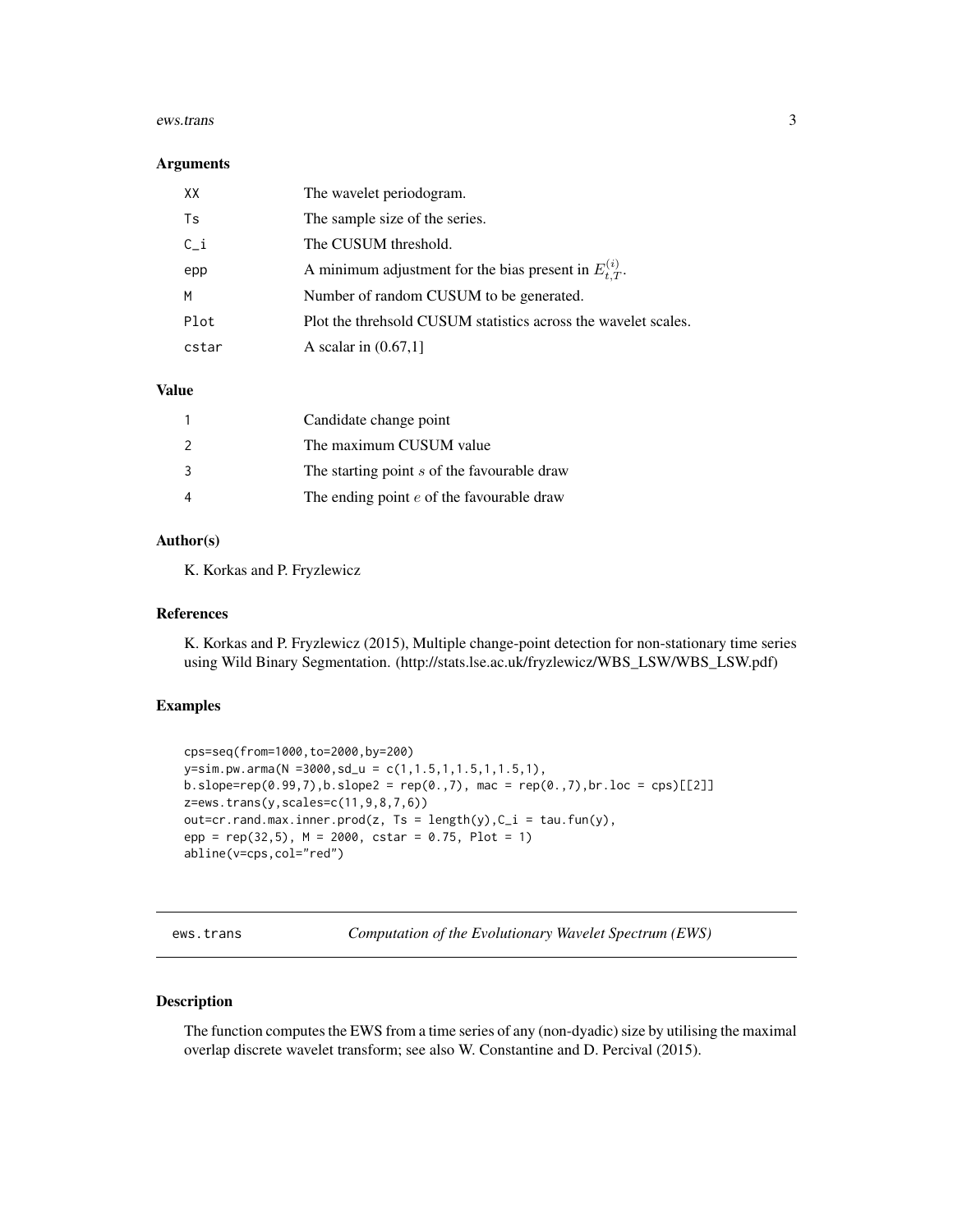#### <span id="page-3-0"></span>Usage

ews.trans(x,scales=NULL)

#### Arguments

|        | The time series.                                                    |
|--------|---------------------------------------------------------------------|
| scales | The wavelet periodogram scales to compute starting from the finest. |

## Value

The evolutionary wavelet spectral estimate of y.

## References

W. Constantine and D. Percival (2015), wmtsa: Wavelet Methods for Time Series Analysis. R Package Version 2.0-0.

## Examples

```
ews=ews.trans(rnorm(1000),c(9,8,7))
barplot(ews[,1])
```
finner.prod.iter *A fast implementation of the CUSUM statistic*

## Description

The function returns the CUSUM statistic of a time series by calling the C function fast\_inner\_prod

### Usage

```
finner.prod.iter(x)
```
#### Arguments

x A time series

#### Author(s)

K. Korkas and P. Fryzlewicz

## References

K. Korkas and P. Fryzlewicz (2015), Multiple change-point detection for non-stationary time series using Wild Binary Segmentation. (http://stats.lse.ac.uk/fryzlewicz/WBS\_LSW/WBS\_LSW.pdf)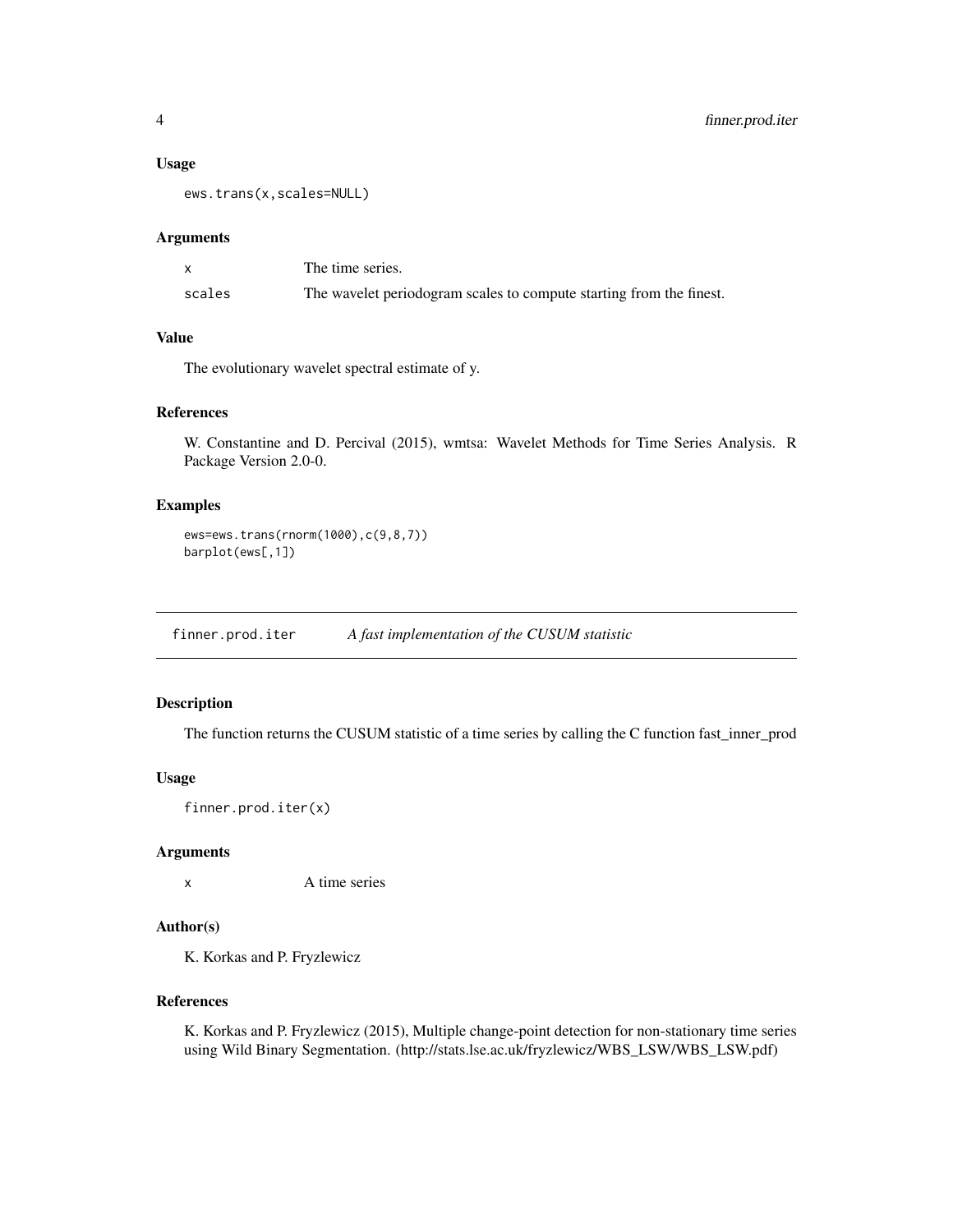#### <span id="page-4-0"></span>get.thres 5

#### Examples

```
cps=seq(from=1000,to=2000,by=200)
y=sim.pw.arma(N =3000,sd_u = c(1,1.5,1,1.5,1,1.5,1),
b.slope = rep(0.99, 7), b.slope2 = rep(0., 7), mac = rep(0., 7), br. loc = cps)[[2]]z=ews.trans(y,scales=c(11,9,8,7,6))
ts.plot(abs(finner.prod.iter(z[10:2990,2])))
```
#### get.thres *Universal thresholds calculation*

### Description

The function returns universal thresholds and the method is described in Korkas and Fryzlewicz (2015) and Cho and Fryzlewicz (2012). See also the supplementary material for the former work. The function works for any sample size.

#### Usage

get.thres(n, q=.95, r=100, scales=NULL)

#### Arguments

| n      | The length of the time series.                                                                                       |
|--------|----------------------------------------------------------------------------------------------------------------------|
| a      | The quantile of the r simulations.                                                                                   |
|        | Number of simulations.                                                                                               |
| scales | The wavelet periodogram scales to be used. If NULL (DEFAULT) then this is<br>selected as described in the main text. |

#### References

K. Korkas and P. Fryzlewicz (2015), Multiple change-point detection for non-stationary time series using Wild Binary Segmentation. (http://stats.lse.ac.uk/fryzlewicz/WBS\_LSW/WBS\_LSW.pdf)

K. Korkas and P. Fryzlewicz (2015), Supplementary material: Multiple change-point detection for non-stationary time series using Wild Binary Segmentation.

Cho, H. and Fryzlewicz, P. (2012). Multiscale and multilevel technique for consistent segmentation of nonstationary time series. Statistica Sinica, 22(1), 207-229.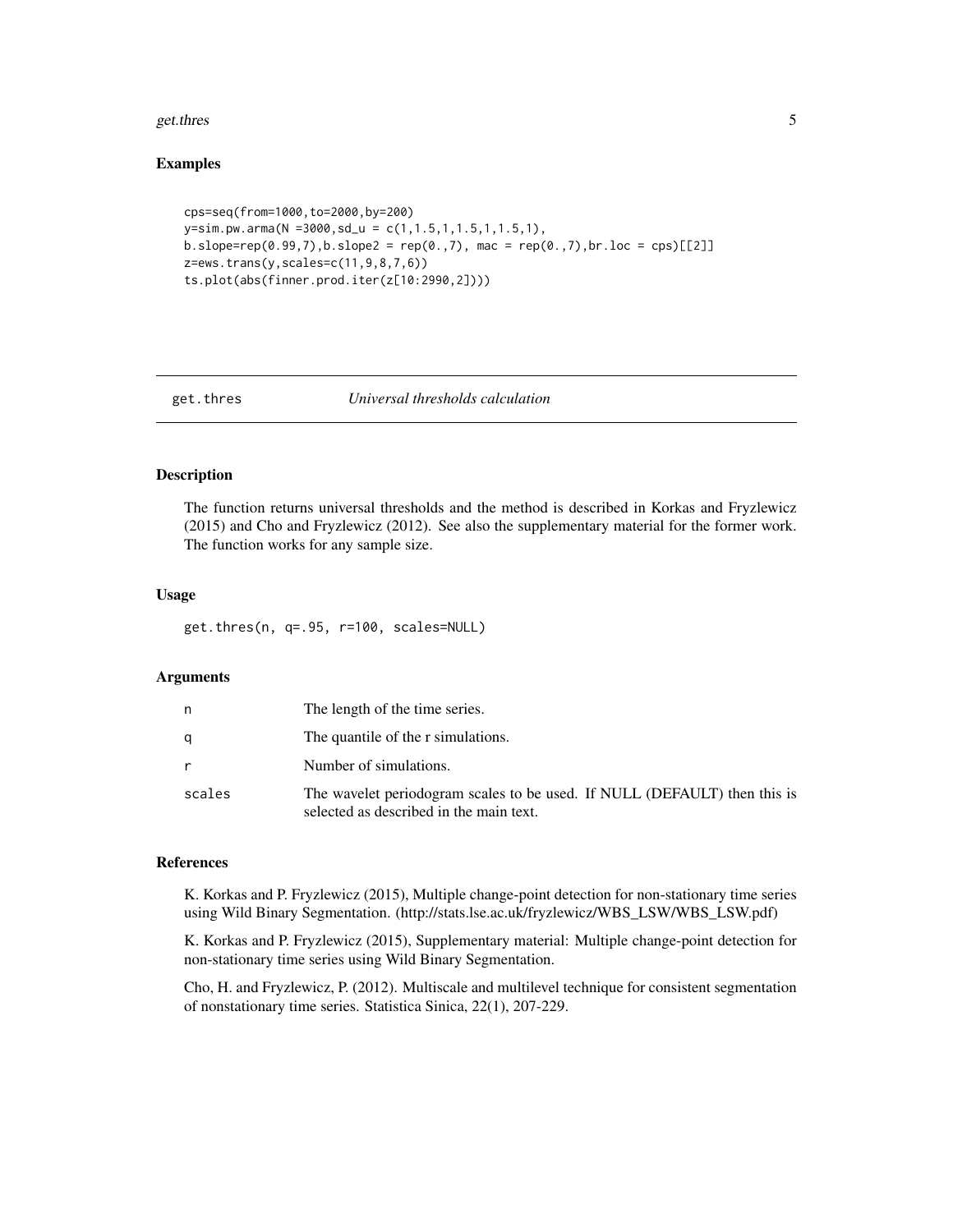<span id="page-5-0"></span>

### Description

The function returns data-driven thresholds and it is described in Korkas and Fryzlewicz (2015) where it is referred as Bsp1. See also the supplementary material for this work.

### Usage

get.thres.ar(y, q=.95, r=100, scales=NULL)

#### Arguments

| v      | The time series.                                                                                                     |
|--------|----------------------------------------------------------------------------------------------------------------------|
|        | The quantile of the r simulations.                                                                                   |
|        | Number of simulations.                                                                                               |
| scales | The wavelet periodogram scales to be used. If NULL (DEFAULT) then this is<br>selected as described in the main text. |

## Author(s)

K. Korkas and P. Fryzlewicz

## References

K. Korkas and P. Fryzlewicz (2015), Multiple change-point detection for non-stationary time series using Wild Binary Segmentation. (http://stats.lse.ac.uk/fryzlewicz/WBS\_LSW/WBS\_LSW.pdf)

K. Korkas and P. Fryzlewicz (2015), Supplementary material: Multiple change-point detection for non-stationary time series using Wild Binary Segmentation.

#### Examples

```
cps=seq(from=100,to=1200,by=350)
y=sim.pw.arma(N =1200,sd_u = c(1,1.5,1,1.5,1),
b.\text{slope} = \text{rep}(0.99, 5), b.\text{slope2} = \text{rep}(0., 5), \text{mac} = \text{rep}(0., 5), br.\text{loc} = \text{cps}([2])C_i=get.thres.ar(y=y, q=.95, r=100, scales=NULL)
wbs.lsw(y,M=1, C_i = C_i)$cp.aft
```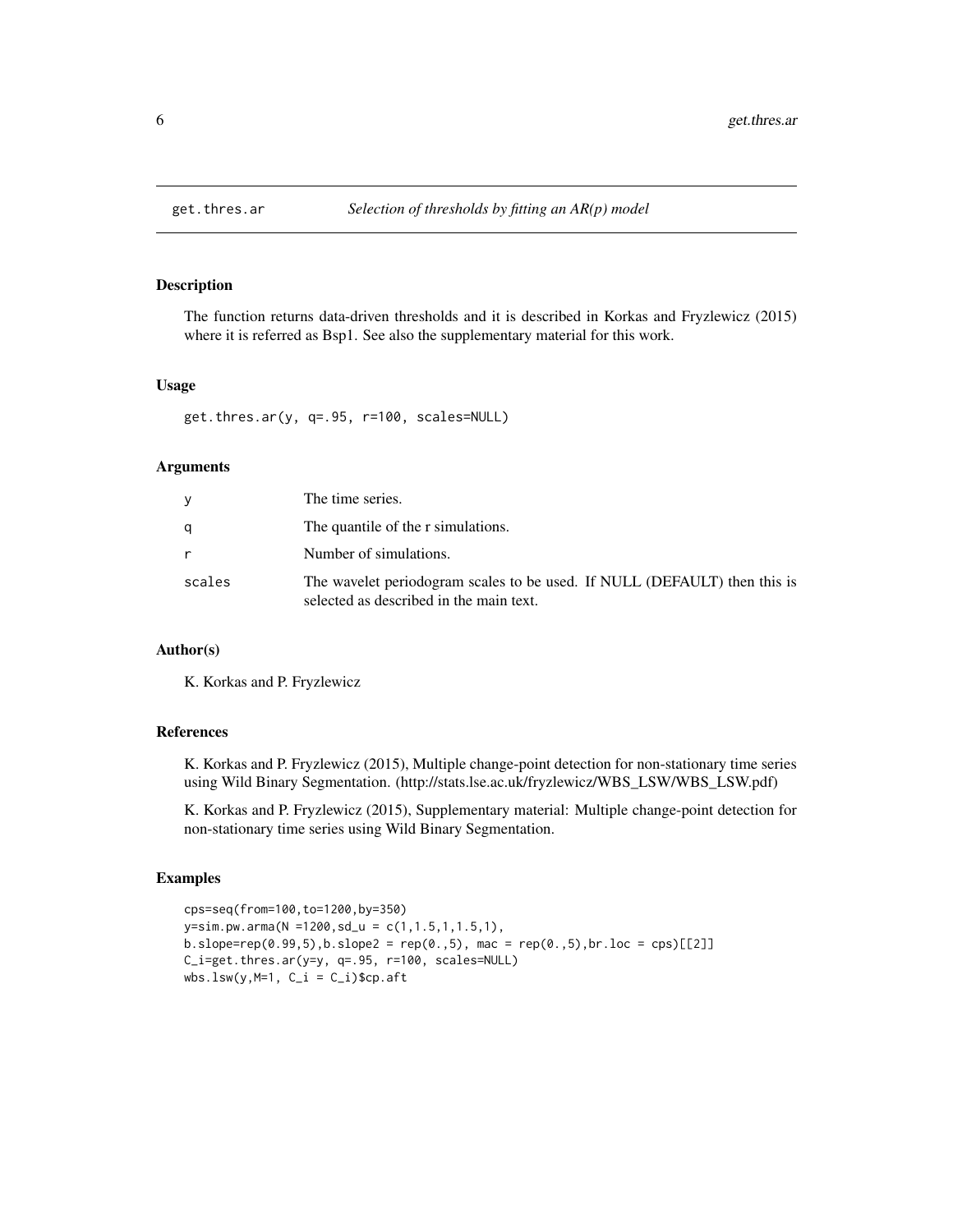<span id="page-6-0"></span>post.processing *Post-processing of the change-points*

#### Description

A function to control the number of change-points estimated from the WBS algorithm and to reduce the risk of over-segmentation.

#### Usage

```
post.processing(z,br,del=-1,epp=-1,C_i=NULL,scales=NULL)
```
#### Arguments

| z      | The wavelet periodogram matrix.                                 |
|--------|-----------------------------------------------------------------|
| br     | The change-points to be post-processed.                         |
| del    | The minimum allowed size of a segment.                          |
| epp    | A minimum adjustment for the bias present in $E^{(i)} - t$ , T. |
| $C_i$  | The CUSUM threshold.                                            |
| scales | Which wavelet periodogram scales to be used.                    |

#### References

K. Korkas and P. Fryzlewicz (2015), Multiple change-point detection for non-stationary time series using Wild Binary Segmentation. (http://stats.lse.ac.uk/fryzlewicz/WBS\_LSW/WBS\_LSW.pdf)

#### Examples

```
#### Generate a highly persistent time series with changing variance and of length 5,000
###Location of the change-points
cps=seq(from=1000,to=2800,by=200)
y=sim.pw.arma(N =3000,sd_u = c(1,1.5,1,1.5,1,1.5,1,1.5,1,1.5,1),
b.slope=rep(0.99,11),b.slope2 = rep(0.,11), mac = rep(0.,11),br.loc = cps)[[2]]
###Estimate the change points via Wild Binary Segmentation
beforeProcessing=wbs.lsw(y,M=0)$cp.bef
###Post-processing of the change points
post.processing(z=ews.trans(y,c(11,10,9,8)),br=beforeProcessing,C_i=tau.fun(y),scales=c(11,10,9,8))
```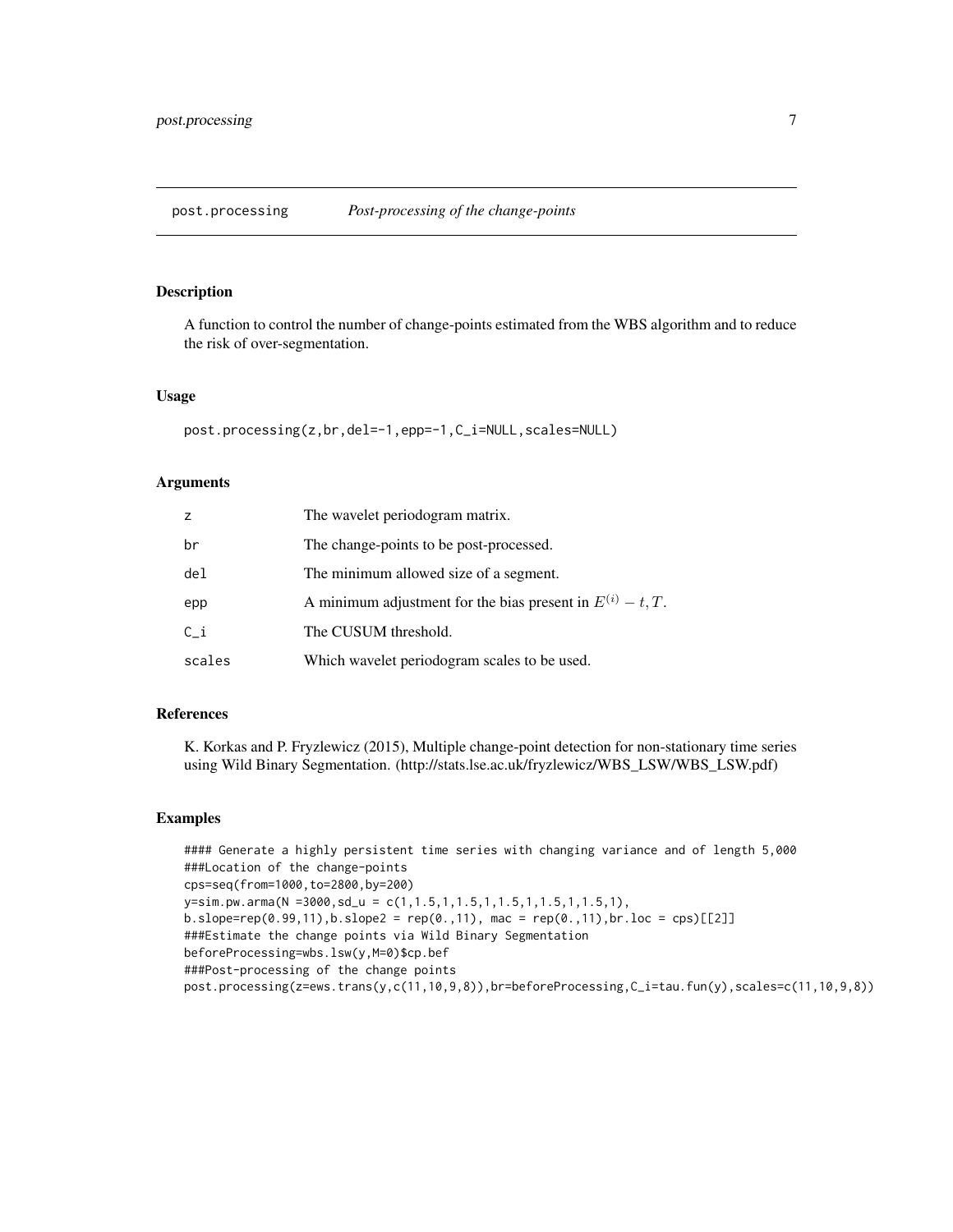<span id="page-7-0"></span>

## Description

The function simulates a piecewise constant AR(1) model with multiple change-points

## Usage

sim.pw.ar(N, sd\_u, b.slope, br.loc)

## Arguments

| N       | Length of the series.                                            |
|---------|------------------------------------------------------------------|
| sd_u    | A vector of the innovation standard deviation for every segment. |
| b.slope | A vector of the $AR(1)$ coefficients.                            |
| br.loc  | A vector with the location of the change-points.                 |

## Value

A simulated series

## Examples

```
cps=c(400,612)
y=sim.pw.ar(N =1024,sd_u = 1,b.slope=c(0.4,-0.6,0.5),br.loc=cps)[[2]]
ts.plot(y)
abline(v=cps,col="red")
```
## Description

The function simulates a piecewise constant AR(2) model with multiple change-points

## Usage

```
sim.pw.ar2(N, sd_u, b.slope, b.slope2, br.loc)
```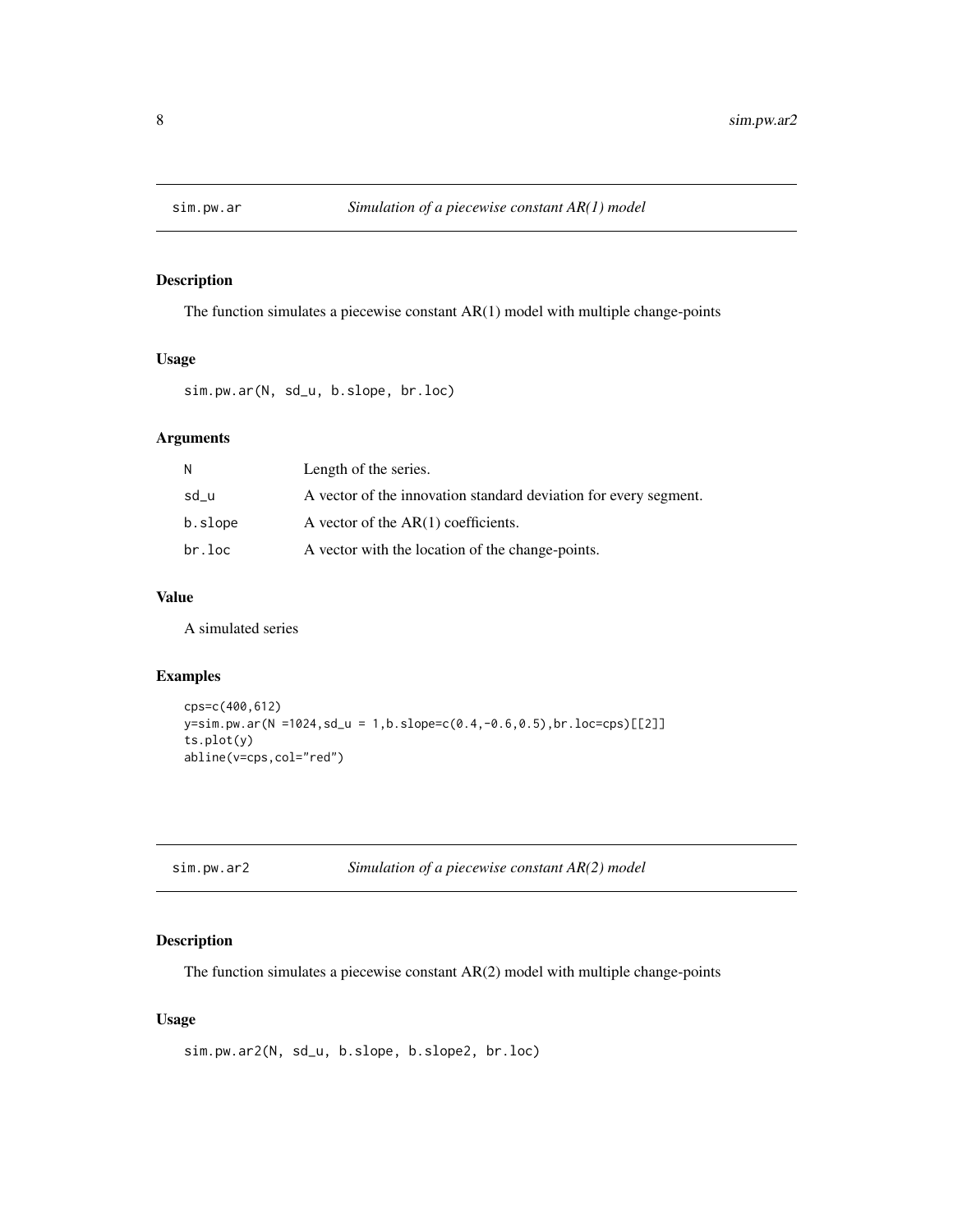## <span id="page-8-0"></span>sim.pw.arma 9

## Arguments

| N        | Length of the series                                            |
|----------|-----------------------------------------------------------------|
| sd_u     | A vector of the innovation standard deviation for every segment |
| b.slope  | A vector of the $AR(1)$ coefficients                            |
| b.slope2 | A vector of the $AR(2)$ coefficients                            |
| br.loc   | A vector with the location of the change-points                 |

### Value

A simulated series

## Examples

```
cps=c(512,754)
y=sim.pw.ar2(N =1024,sd_u = 1,b.slope=c(0.9,1.68,1.32),
b.slope2 = c(0.0, -0.81, -0.81), br.loc = cps)[[2]]ts.plot(y)
abline(v=cps,col="red")
```

| Simulation of a piecewise constant ARMA( $p,q$ ) model for $p=2$ and $q=1$<br>sim.pw.arma |
|-------------------------------------------------------------------------------------------|
|-------------------------------------------------------------------------------------------|

## Description

The function simulates a piecewise constant ARMA model with multiple change-points

## Usage

sim.pw.arma(N, sd\_u, b.slope, b.slope2, mac, br.loc)

## Arguments

| N        | Length of the series                                            |
|----------|-----------------------------------------------------------------|
| sd_u     | A vector of the innovation standard deviation for every segment |
| b.slope  | A vector of the $AR(1)$ coefficients                            |
| b.slope2 | A vector of the $AR(2)$ coefficients                            |
| mac      | A vector of the $MA(1)$ coefficients                            |
| br.loc   | A vector with the location of the change-points                 |

## Value

A simulated series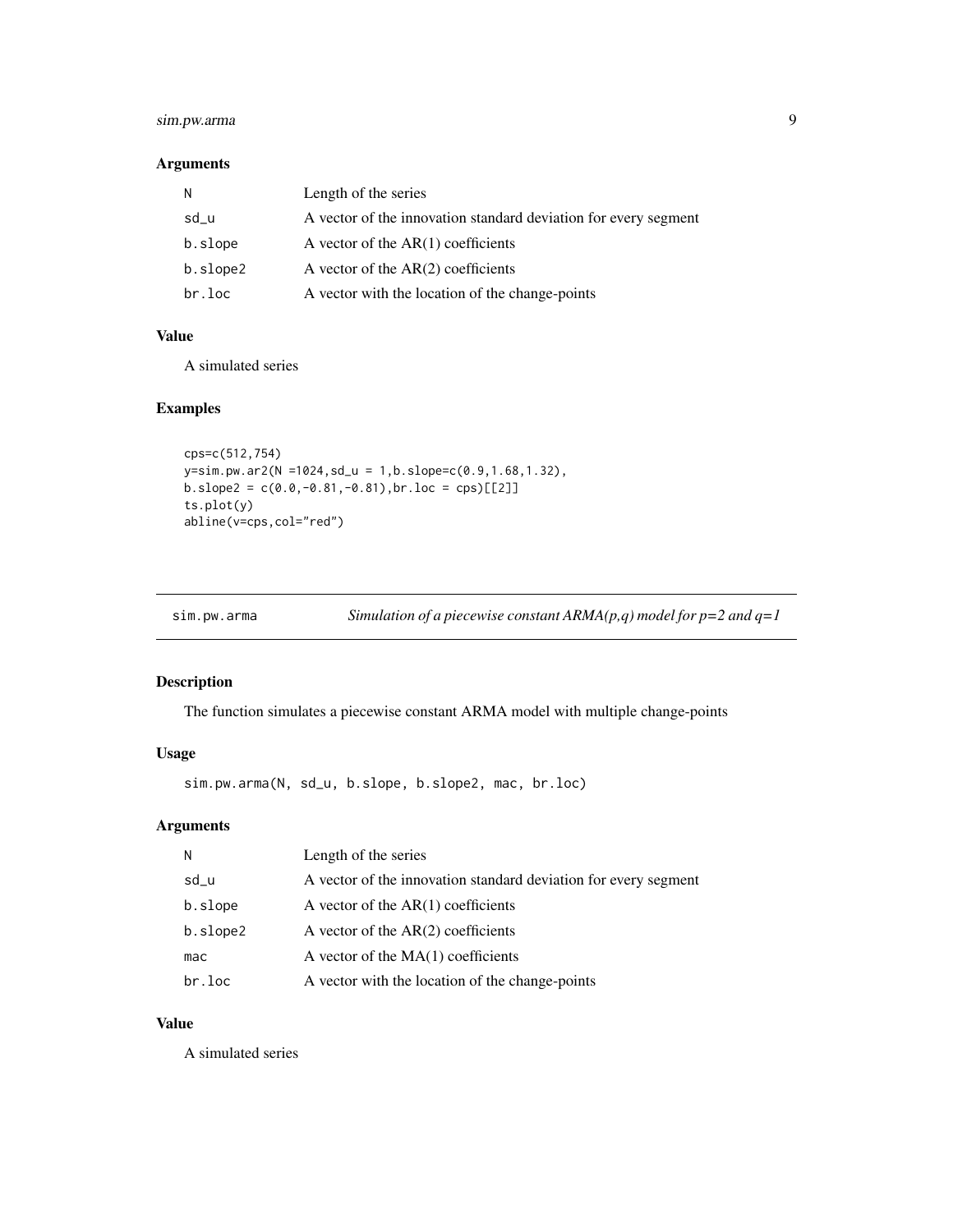#### Examples

```
cps=c(125,532,704)
y=sim.pw.arma(N = 1024, sd_u = 1,b.slope=c(0.7,0.3,0.9,0.1),b.\text{slope2} = c(0,0,0,0), \text{mac} = c(0.6,0.3,0,-0.5), br.\text{loc} = \text{cps}[[2]]ts.plot(y)
abline(v=cps,col="red")
```
tau.fun *Universal thresholds*

## **Description**

The function returns  $C^{(i)}$ .  $C^{(i)}$  tends to increase as we move to coarser scales due to the increasing dependence in the wavelet periodogram sequences. Since the method applies to non-dyadic structures it is reasonable to propose a general rule that will apply in most cases. To accomplish this the  $C^{(i)}$  are obtained for  $T = 50, 100, ..., 6000$ . Then, for each scale i the following regression is fitted

 $C^{(i)} = c_0^{(i)} + c_1^{(i)}T + c_2^{(i)}\frac{1}{T} + c_3^{(i)}T^2 + \varepsilon.$ 

The adjusted  $R^2$  was above 90% for all the scales. Having estimated the values for  $\hat{c}_0^{(i)}, \hat{c}_1^{(i)}, \hat{c}_2^{(i)}, \hat{c}_3^{(i)}$ the values can be retrieved for any sample size  $T$ .

#### Usage

tau.fun(y)

#### Arguments

y A time series

#### Value

Thresholds for every wavelet scale

#### Author(s)

K. Korkas and P. Fryzlewicz

#### References

P. Fryzlewicz (2014), Wild Binary Segmentation for multiple change-point detection. Annals of Statistics, 42, 2243-2281. (http://stats.lse.ac.uk/fryzlewicz/wbs/wbs.pdf)

K. Korkas and P. Fryzlewicz (2015), Multiple change-point detection for non-stationary time series using Wild Binary Segmentation. (http://personal.lse.ac.uk/KORKAS/papers.html)

<span id="page-9-0"></span>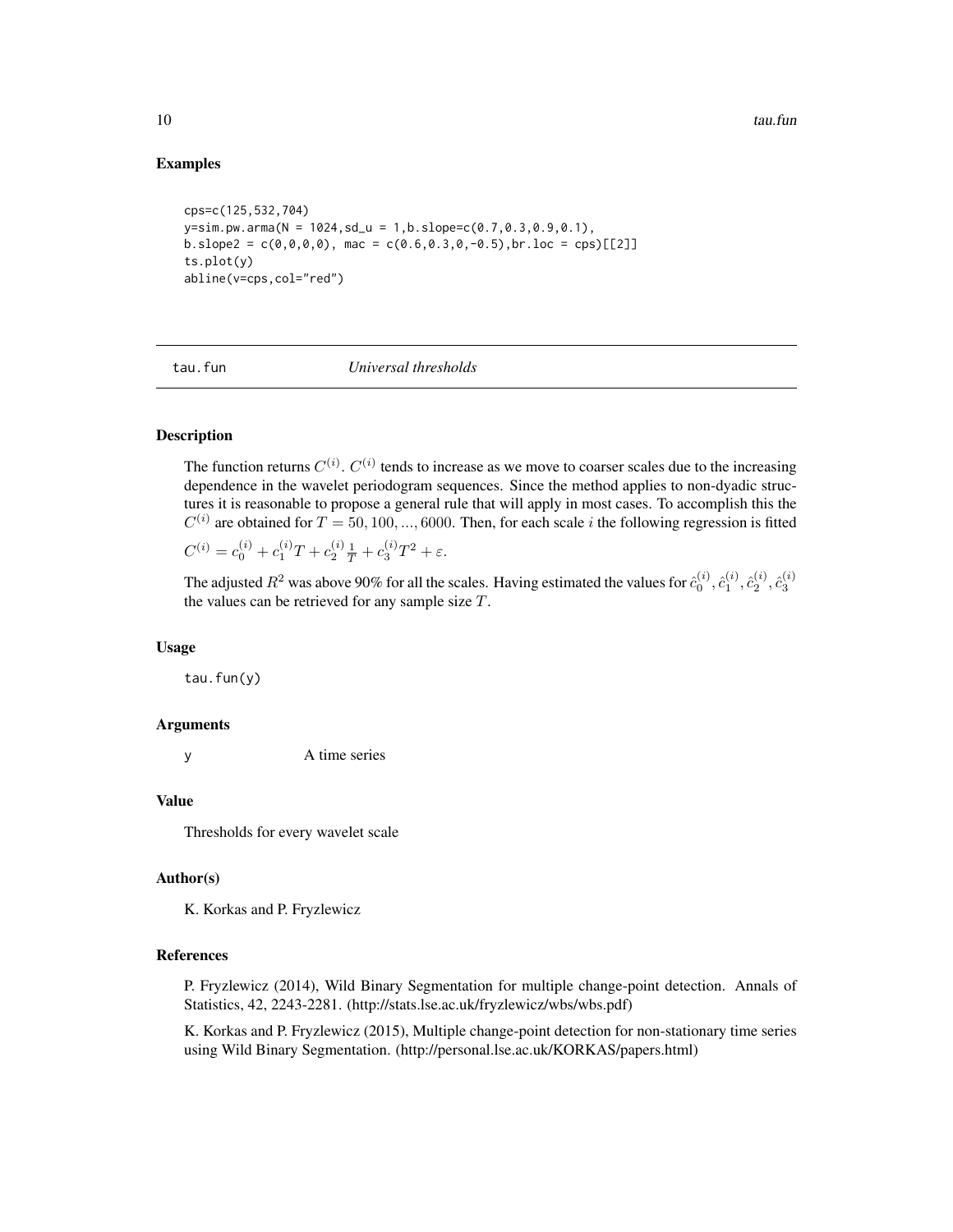#### <span id="page-10-0"></span>uh.wbs 11

## Examples

```
cps=c(400,470)
set.seed(101)
y=sim.pw.ar(N = 2000, sd_u = 1, b.slope=c(0.4, -0.6, 0.5), br.loc=cps)[[2]]#tau.fun(y) is the default value for C_i
#Binary segmentation
wbs.lsw(y,M=1)$cp.aft
#Wild binary segmentation
wbs.lsw(y,M=3500)$cp.aft
```
uh.wbs *The Wild Binary Segmentation algorithm*

## Description

The function implements the Wild Binary Segmentation method and aggregates the change-points across the wavelet periodogram. Currently only the Method 2 of aggregation is implemented.

#### Usage

uh.wbs(z,C\_i, del=-1, epp, scale,M=0,cstar=0.75)

## Arguments

| z               | The wavelet periodogram matrix.                                                                                                                                                                                          |
|-----------------|--------------------------------------------------------------------------------------------------------------------------------------------------------------------------------------------------------------------------|
| $C_i$           | The CUSUM threshold.                                                                                                                                                                                                     |
| de <sub>l</sub> | The minimum allowed size of a segment.                                                                                                                                                                                   |
| epp             | A minimum adjustment for the bias present in $E^{(i)} - t, T$ .                                                                                                                                                          |
| scale           | Which wavelet periodogram scales to be used.                                                                                                                                                                             |
| M               | The maximum number of random intervals drawn. If $M=0$ (DEFAULT) this<br>is selected to be a linear function of the sample size of y. If $M=1$ then the<br>segmentation is conducted via the Binary segmentation method. |
| cstar           | This refers to the unbalanceness parameter $c_{\star}$ .                                                                                                                                                                 |

## Value

| cp.bef | Returns the estimated change-points before post-processing |
|--------|------------------------------------------------------------|
| cp.aft | Returns the estimated change-points after post-processing  |

## References

K. Korkas and P. Fryzlewicz (2015), Multiple change-point detection for non-stationary time series using Wild Binary Segmentation. (http://stats.lse.ac.uk/fryzlewicz/WBS\_LSW/WBS\_LSW.pdf)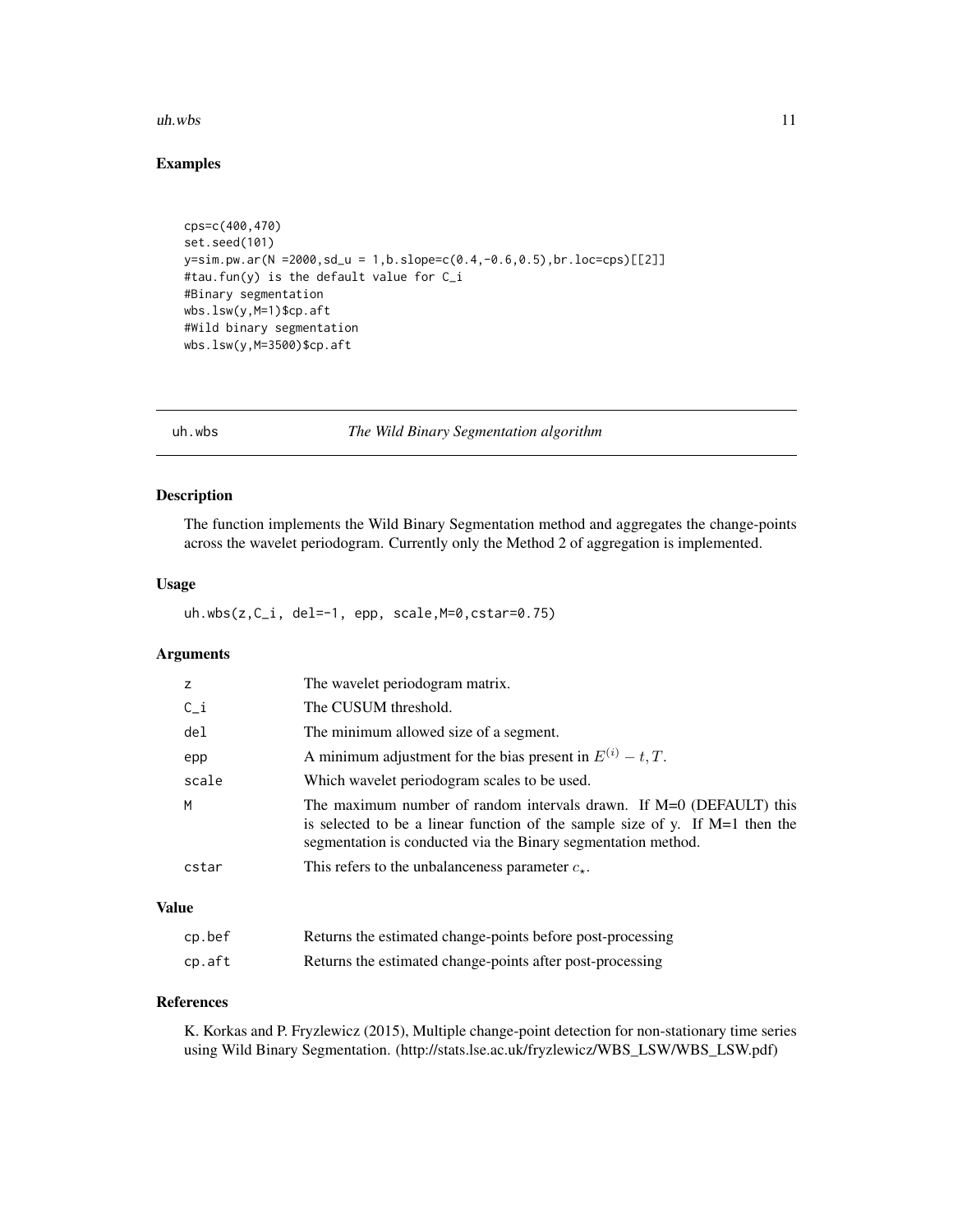## Examples

```
#### Generate a highly persistent time series with changing variance and of length 5,000
###Location of the change-points
cps=seq(from=1000,to=2800,by=200)
y=sim.pw.arma(N =3000,sd_u = c(1,1.5,1,1.5,1,1.5,1,1.5,1,1.5,1),
b.\,slope=rep(0.99,11), b.\,slope2 = rep(0.,11), mac = rep(0.,11), br.loc = cps)[[2]]###Estimate the change points via Binary Segmentation
wbs.lsw(y,M=1)$cp.aft
###Estimate the change points via Wild Binary Segmentation
wbs.lsw(y,M=0)$cp.aft
```

| wbs.lsw | Change point detection for a nonstationary process using Wild Binary |
|---------|----------------------------------------------------------------------|
|         | Segmentation                                                         |

## Description

The function returns the estimated locations of the change-points in a nonstationary time series. Currently only the Method 2 of aggregation is implemented.

#### Usage

```
wbs.lsw(y, C_i = tau.fun(y), scales = NULL, M = 0, cstar = 0.75, lambda = 0.75)
```
## Arguments

| y      | The time series.                                                                                                                                                                                                       |
|--------|------------------------------------------------------------------------------------------------------------------------------------------------------------------------------------------------------------------------|
| $C_i$  | A vector of threshold parameters for different scales.                                                                                                                                                                 |
| scales | The wavelet periodogram scales to be used. If NULL (DEFAULT) then this is<br>selected as described in the main text.                                                                                                   |
| M      | The maximum number of random intervals drawn. If M=0 (DEFAULT) this<br>is selected to be a linear function of the sample size of y. If $M=1$ then the<br>segmentation is conducted via the Binary segmentation method. |
| cstar  | This refers to the unbalanceness parameter $c_{\star}$ .                                                                                                                                                               |
| lambda | This parameter defines the maximum number of the wavelet periodogam scales.<br>This is used if scales $=$ NULL.                                                                                                        |

## Value

| cp.bef | Returns the estimated change-points before post-processing |
|--------|------------------------------------------------------------|
| cp.aft | Returns the estimated change-points after post-processing  |

## Author(s)

K. Korkas and P. Fryzlewicz

<span id="page-11-0"></span>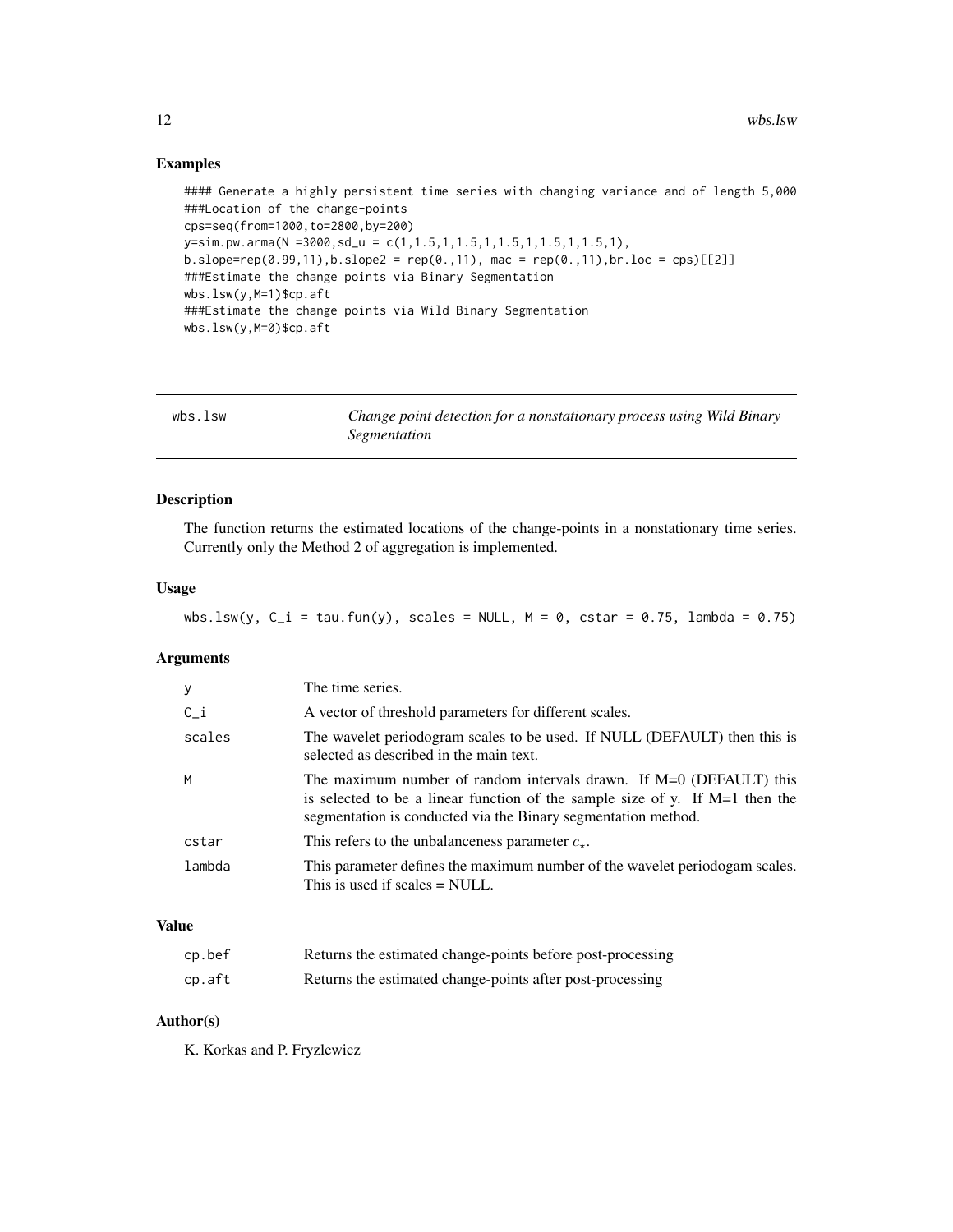#### wbs.lsw 13

## References

K. Korkas and P. Fryzlewicz (2015), Multiple change-point detection for non-stationary time series using Wild Binary Segmentation. (http://stats.lse.ac.uk/fryzlewicz/WBS\_LSW/WBS\_LSW.pdf)

## Examples

#### Generate a highly persistent time series with changing variance and of length 5,000 ###Location of the change-points cps=seq(from=1000,to=2800,by=200) y=sim.pw.arma(N =3000,sd\_u = c(1,1.5,1,1.5,1,1.5,1,1.5,1,1.5,1),  $b.slope = rep(0.99, 11), b.slope2 = rep(0., 11), mac = rep(0., 11), br.loc = cps)[[2]]$ ###Estimate the change points via Binary Segmentation wbs.lsw(y,M=1)\$cp.aft ###Estimate the change points via Wild Binary Segmentation wbs.lsw(y,M=0)\$cp.aft